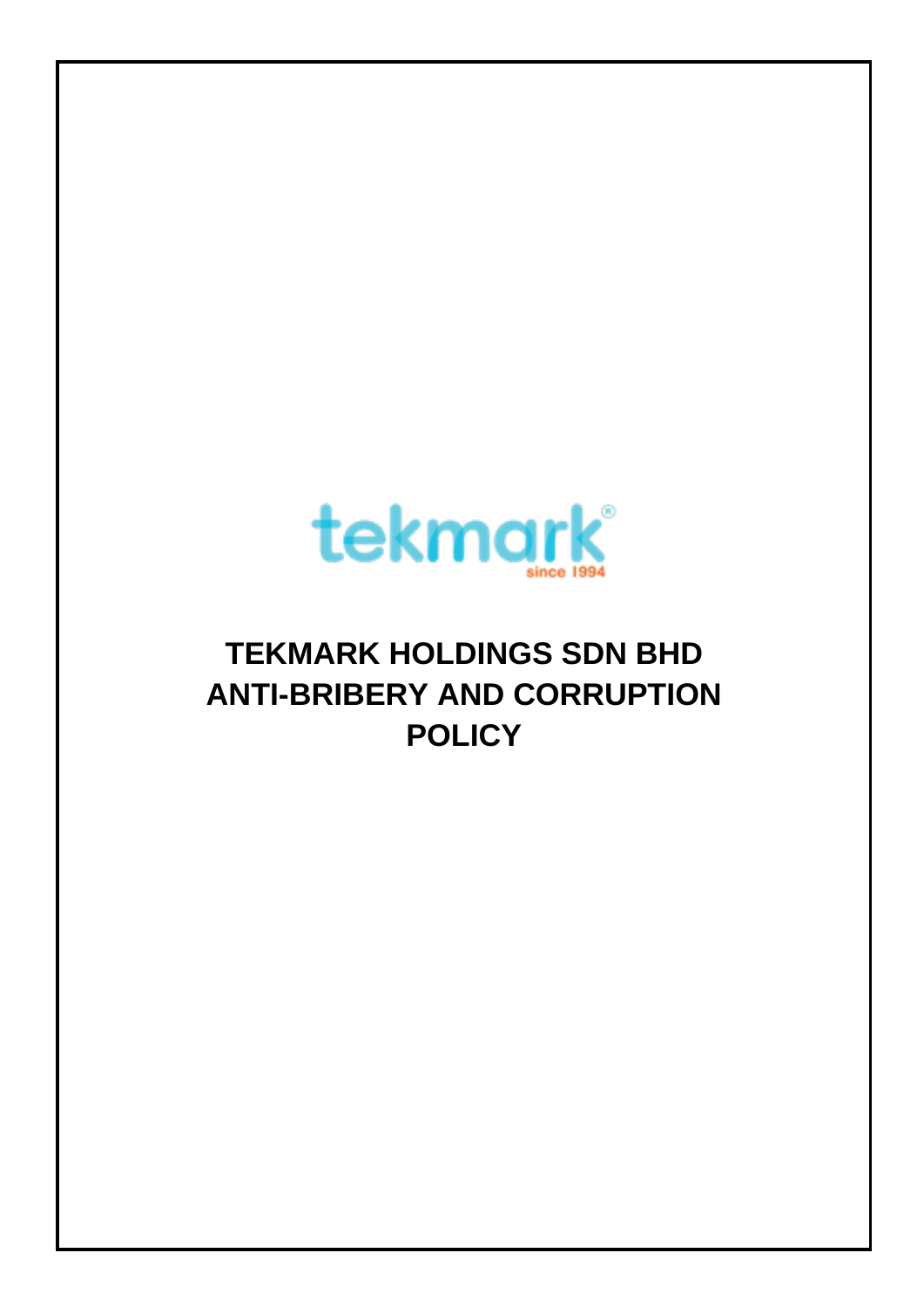

## **TABLE OF CONTENT**

| NO.  | <b>TITLE</b>                                           |                                                                       |                |  |
|------|--------------------------------------------------------|-----------------------------------------------------------------------|----------------|--|
| 1.0  | <b>INTRODUCTION</b>                                    |                                                                       |                |  |
| 2.0  | <b>PURPOSE</b>                                         |                                                                       |                |  |
| 3.0  | <b>SCOPE, TERMS AND DEFINITIONS</b>                    |                                                                       |                |  |
| 4.0  | ANTI-BRIBERY AND CORRUPTION POLICY STATEMENT           |                                                                       |                |  |
| 5.0  | ORGANISATIONAL ROLES, RESPONSIBILITIES AND AUTHORITIES |                                                                       |                |  |
|      |                                                        | 5.1 ROLES AND RESPONSIBILITIES                                        | 6              |  |
|      |                                                        | 5.2 CORPORATE GOVERNANCE AND COMPLIANCE FUNCTION                      | $\overline{7}$ |  |
| 6.0  |                                                        | ANTI-BRIBERY AND CORRUPTION RISK ASSESSMENT                           | 8              |  |
| 7.0  | <b>RESOURCES</b>                                       |                                                                       |                |  |
|      |                                                        | 7.1 EMPLOYMENT PROCESS                                                | 8              |  |
|      |                                                        | 7.2 AWARENESS AND TRAINING                                            | 9              |  |
|      |                                                        | 7.3 COMMUNICATION                                                     | 9              |  |
|      |                                                        | 7.4 PERFORMANCE AND PROMOTION                                         | 9              |  |
| 8.0  |                                                        | OPERATION PLANNING AND CONTROL                                        | 9              |  |
|      | 8.1                                                    | RECOGNITION OF LOCAL AND INTERNATIONAL LEGISLATION                    | 9              |  |
|      |                                                        | 8.2 CODE OF CONDUCTS AND ETHICS                                       | 9              |  |
|      | 8.3                                                    | GIFT, HOSPITALITY, ENTERTAINMENT, DONATIONS AND<br><b>SPONSORSHIP</b> | 10             |  |
|      |                                                        | 8.4 CONFLICT OF INTEREST                                              | 11             |  |
|      |                                                        | 8.5 FACILITATION OF PAYMENT AND KICKBACK                              | 11             |  |
|      |                                                        | 8.6 FINANCIAL AND NON-FINANCIAL CONTROL                               | 12             |  |
|      |                                                        | 8.7 REPORTING AND INVESTIGATION                                       | 12             |  |
| 9.0  | SYSTEM PERFORMANCE AND EVALUATION                      |                                                                       | 13             |  |
|      | 9.1                                                    | MONITOR, MEASUREMENT, ANALYSIS AND EVALUATION                         | 13             |  |
|      | 9.2                                                    | INTERNAL AUDIT AND COMPLIANCE                                         | 13             |  |
|      |                                                        | 9.3 GOVERNING BODY REVIEW                                             | 14             |  |
| 10.0 |                                                        | <b>CONTINUOUS IMPROVEMENT</b>                                         | 14             |  |
|      |                                                        | 11.0 RECORD KEEPING                                                   | 14             |  |
|      | 12.0 REFERENCES                                        |                                                                       | 14             |  |
|      | 13.0 APPENDICES                                        |                                                                       |                |  |
|      | APPENDIX 1 - EMPLOYEE: ABC DECLARATION FORM            |                                                                       |                |  |
|      | APPENDIX 2 - EXTERNAL PROVIDER: ABC DECLARATION FORM   |                                                                       |                |  |
|      | APPENDIX 3 - RED FLAGS                                 |                                                                       |                |  |
|      | APPENDIX 4 - TMK'S ABC FRAMEWORK                       |                                                                       |                |  |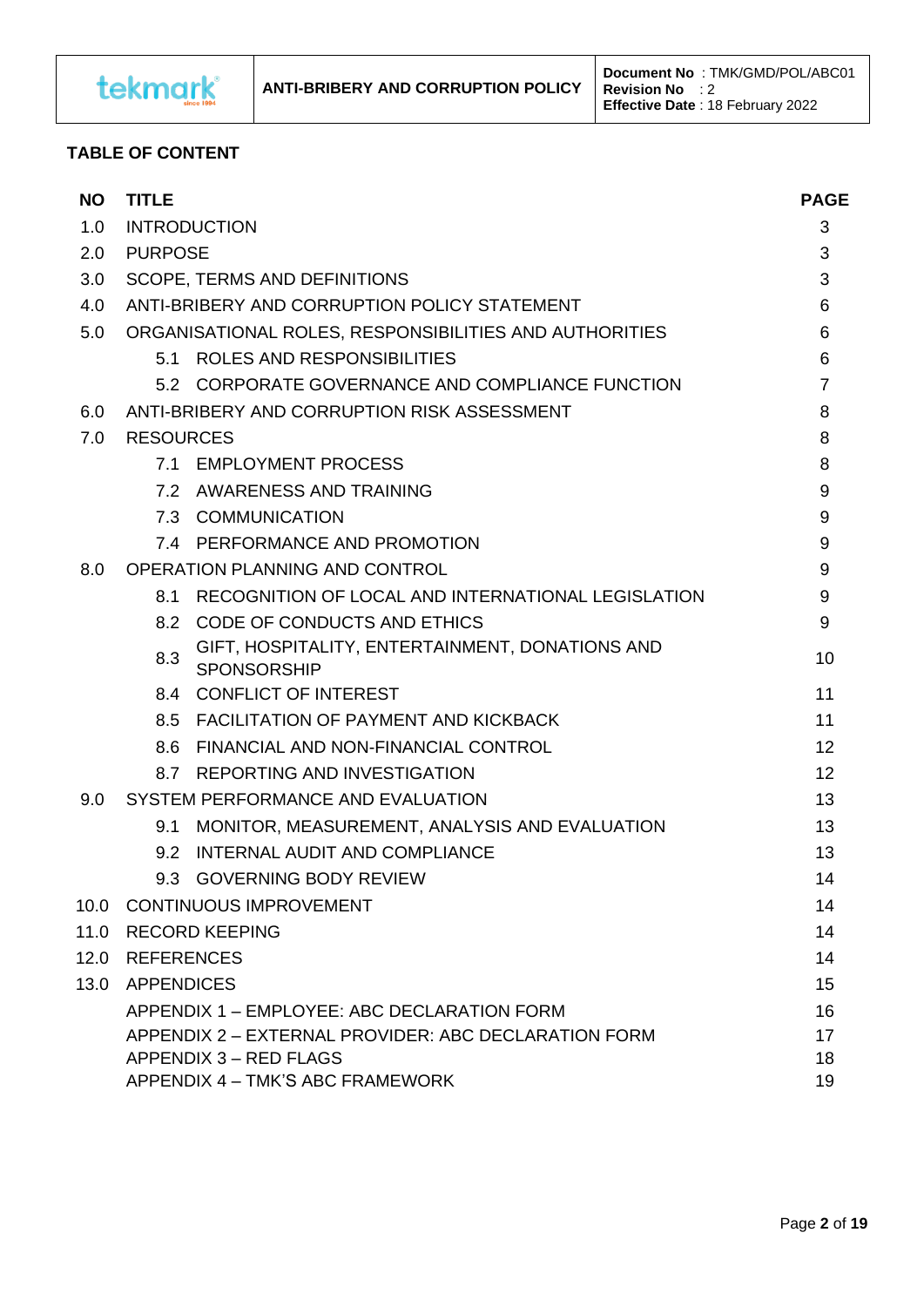**tekmark** 

# **1.0 INTRODUCTION**

This Anti-Bribery and Corruption (ABC) Policy is established under the provision of Tekmark Holdings Sdn. Bhd (199601026375) (hereafter collectively referred to as "TMK") and our subsidiaries operated local and international; in promoting highest level of integrity, adopting a zero-tolerance against all forms of bribery and corruption by fostering transparency in dealing business activities. We are committed to the highest standards of ethical conduct and practices in business activities in line with the Malaysia Code of Corporate Governance (MCCG) 2017. By having this policy, TMK and its subsidiaries shall act genuinely and reporting improper conduct in relation to breach of legal obligation due to negligence, criminal conduct, abandon of justice, jeopardy to the TMK's policy and procedures at workplace. Thus, we are fully committed to comply with all laws and regulations which govern our business and operations. TMK and its subsidiaries is affirmative on this ABC policy and related standard operating procedures with adherence to Corporate Liability Provision introduced by Government on Malaysian Anti-Corruption Commission Act 2009, Amendment 2018.

## **2.0 PURPOSE**

- **2.1** To safeguard, protect and defence TMK and our subsidiaries operated local and internationally against corporate or legal liability resulting from acts of bribery and corruption.
- **2.2** To firm TMK's responsibilities and responsibilities of all our employees, officers, and directors, external provider and interested parties to observe and uphold TMK's stance on zero-tolerance to bribery and corruption.
- **2.3** To provide information and guidance on how we expect our employees and those working for us on code of conducts and ethics.
- **2.4** To provide guidance on how to recognise bribery and corruption and to set out the procedure on how to raise concerns on breaches of this policy, without fear of reprisal.
- **2.5** To ensure that TMK has adequate procedures in place to prevent and detect bribery and corruption.

## **3.0 SCOPE, TERMS AND DEFINITIONS**

## **3.1 SCOPE**

- **3.1.1** This ABC policy is established for TMK and our subsidiaries including business associates, directors, employees, external providers and interested parties regardless of their type of appointment.
- **3.1.2** TMK also expects our external providers who have dealings with TMK such as agents, distributors, representatives, contractor, sub-contractors, suppliers, vendors, consultants, customers and others who perform work or services for and on behalf of TMK shall comply with the relevant parts of this ABC policy when performing such work or services.
- **3.1.3** Joint-venture companies in which TMK is non-controlling or co-venture and associated companies are encouraged to adopt these or similar principles.

## **3.2 TERMS AND DEFINITIONS**

**"ABC"** refers to Anti-Bribery and Corruption.

**"Board of Directors"** refer to refers to members in the board charter who overall responsibility for the business affairs of the Group. It devises and approves strategic plans, business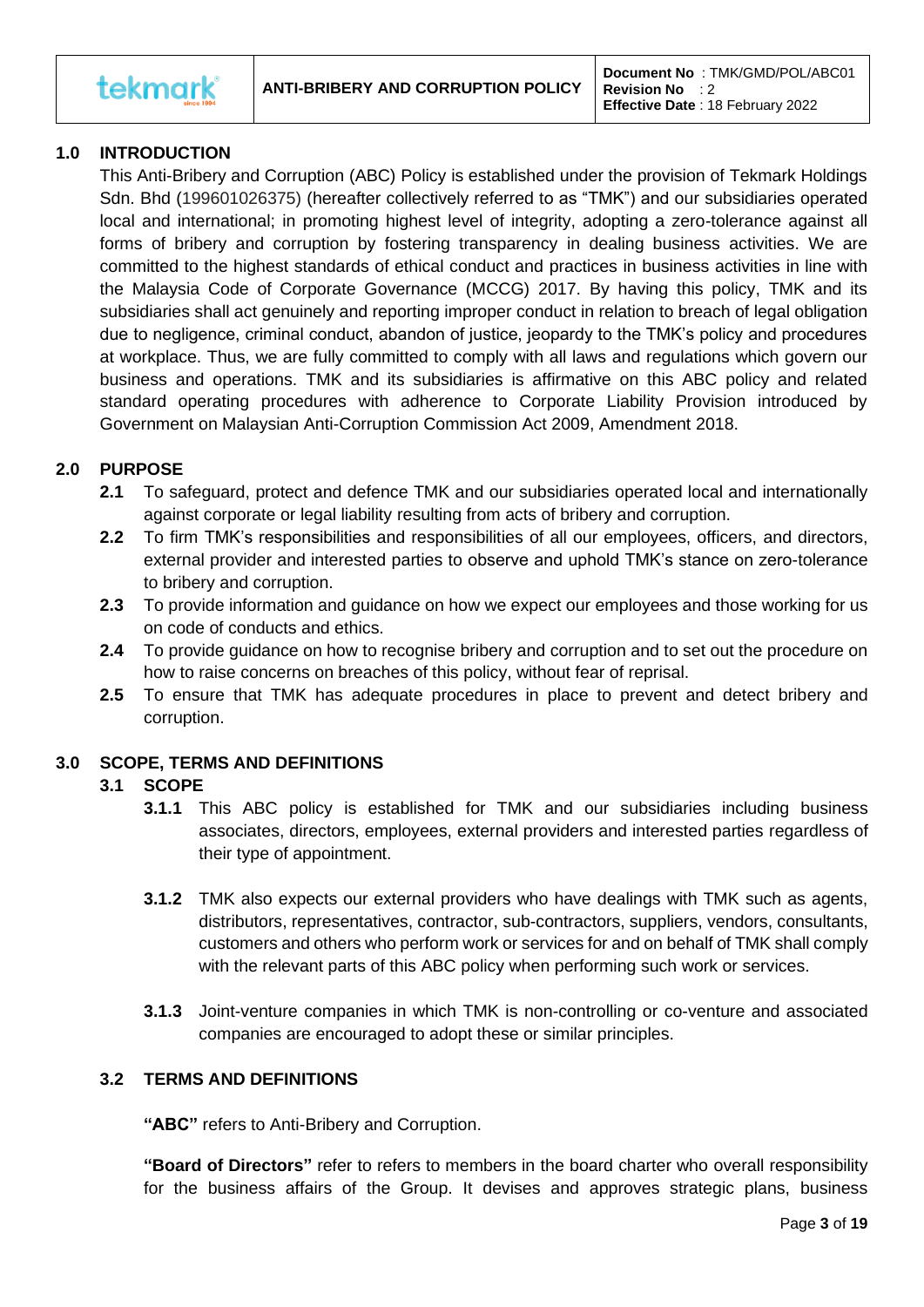

development initiatives, providing direction and guidance to the management in meeting the Group's short and long-term goals

"**Bribery & Corruption**" means any action which would be considered as an offence of giving or receiving 'gratification' under the Malaysian Anti-Corruption Commission Act 2009 (MACCA). In practice, this means offering, giving, receiving, or soliciting something of value in an attempt to illicitly influence the decisions or actions of a person who is in a position of trust within an organisation.

Bribery may be 'outbound', where someone acting on behalf of TMK attempts to influence the actions of someone external, such as a Government official or client decision-maker. It may also be 'inbound', where an external party is attempting to influence someone within TMK such as a senior decision-maker or someone with access to confidential information.

**"Business Associates"** an external party with whom the organisation has or plan to establish some form of business relationship.

**"Controlled organisation"** means an entity where TMK has the decision-making power over the organisation such that it has the right to appoint and remove the management. This would normally be where TMK has the controlling interest (>50% of the voting share ownership), but it could be where there is an agreement in place that TMK has the right to appoint the management, for example a joint venture where TMK has the largest (but still <50%) allocation of the voting shares;

**"Conflict of Interest"** means when a person's own interests either influence, have the potential to influence, or are perceived to influence their decision making at TMK.

**"Due Diligence"** refer to action of conducting due diligence on certain transactions, projects, activities, business associates, or an organization's personnel is to further evaluate the scope, scale, and nature of the more than low bribery risks identified as part of the organization's risk assessment. It also serves the purpose of acting as an additional, targeted control in the prevention and detection of bribery risk, and informs the organization's decision on whether to postpone, discontinue, or revise those transactions, projects, or relationships with business associates or personnel.

**"External Providers"** refers to provider that is not part of the organization such as agents, distributors, representatives, contractor, sub-contractors, suppliers, vendors, consultants, customers and others who perform work or services for and on behalf of TMK.

**"Exco Member"** refer to senior level executives of an organisation that holds most responsibility and accountability of the business plans, goals and results.

**"Employees"** to all personnel who directly and indirectly contracted to the company and its subsidiaries.

**"Entertainment''** may include meals, tickets to movies, musicals, social and any events where the giver is present at the function with the recipient with all appearances for the purpose to foster good business relationships.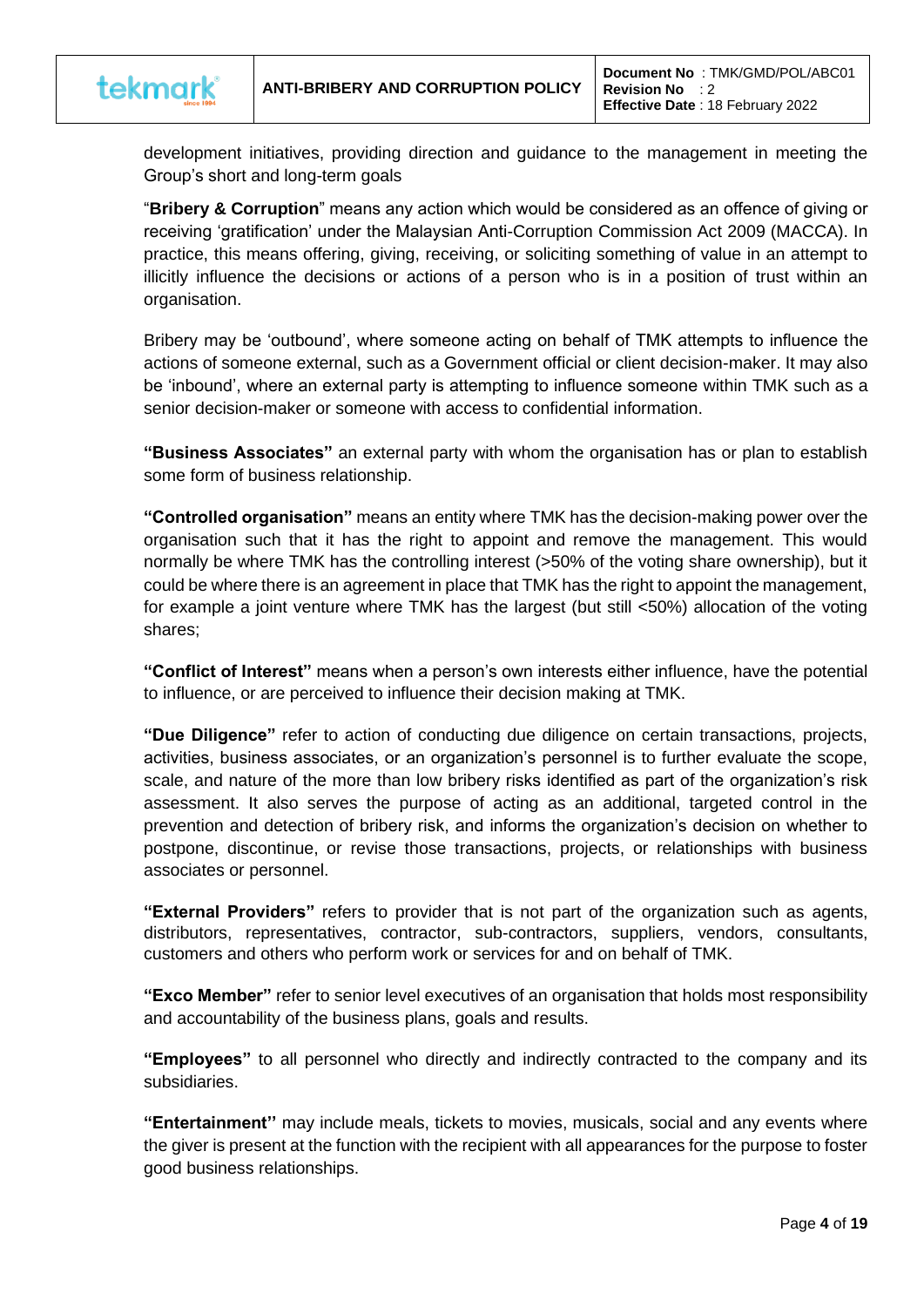

"**Exposed Position**" means a staff position identified as vulnerable to bribery through a risk assessment. Such positions may include any role involving: procurement or contract management; financial approvals; human resource; relations with government officials or government departments; sales; positions where negotiation with an external party is required; or other positions which the Company has identified as vulnerable to bribery.

**"Gift"** refers to gift comprises of cash money, free fares, shares, lottery tickets, travelling facilities, entertainment expenses, services, club membership, any form of commission, hampers, jewellery, decorative items and any item of high value that is given includes money, goods or services given whether as a mark of building good relationships or appreciation or otherwise. The terms could also refer to favours, advantages, and preferential treatments as well as any form of entertainment provided to the recipient even if the giver is absent from the entertainment.

**"Corporate Gift"** means something given from one organisation to another, with the appointed representatives of each organisation giving and accepting the gift. Corporate gifts may also be promotional items given out equally to the public at events, trade shows and exhibitions as a part of building the Company's brand. The gifts are given transparently and openly, with the implicit or explicit approval of all parties involved. Corporate gifts normally bear the Company name and logo. Examples of corporate gifts include items such as diaries, table calendars, pens, notepads, and plaques.

**"Facilitation payments"** are a form of bribery made for the purpose of expediting or facilitating the performance of a public official for a routine governmental action, and not to obtain or retain business or any improper business advantage. Facilitation payments tend to be demanded by low level officials to obtain a level of service which one would normally be entitled to.

**"Governing Body"** refers to group or body that has ultimate responsibility and authority for an organisation activity, governance, policies and to which top management reports and by which top management is held accountable.

**"Gratification"** as defined in MACC Act as: -

- a) Money, donation, gift, loan, fee, reward, valuable security, property, or interest in property, whether movable or immovable, financial benefits.
- b) Office, dignity, employment, contract of employment/services and agreement to give employment/render services in any capacity.
- c) Payment, release, discharge/liquidation of loan, obligation, or other liability.
- d) Valuable consideration of any kind, discount, commission, rebate, bonus, deduction, or percentage.
- e) Any forbearance to demand any money or money's worth or valuable thing.
- f) Any other service or favour of any description, including protection from any penalty or disability incurred or apprehended or from any action or proceedings of a disciplinary; civil or criminal, whether or not already instituted, and including the exercise or the forbearance from exercise of any right or any official power or duty; and
- g) Any offer, undertaking or promise, whether conditional or unconditional, of any gratification within the meaning of (a) to (f).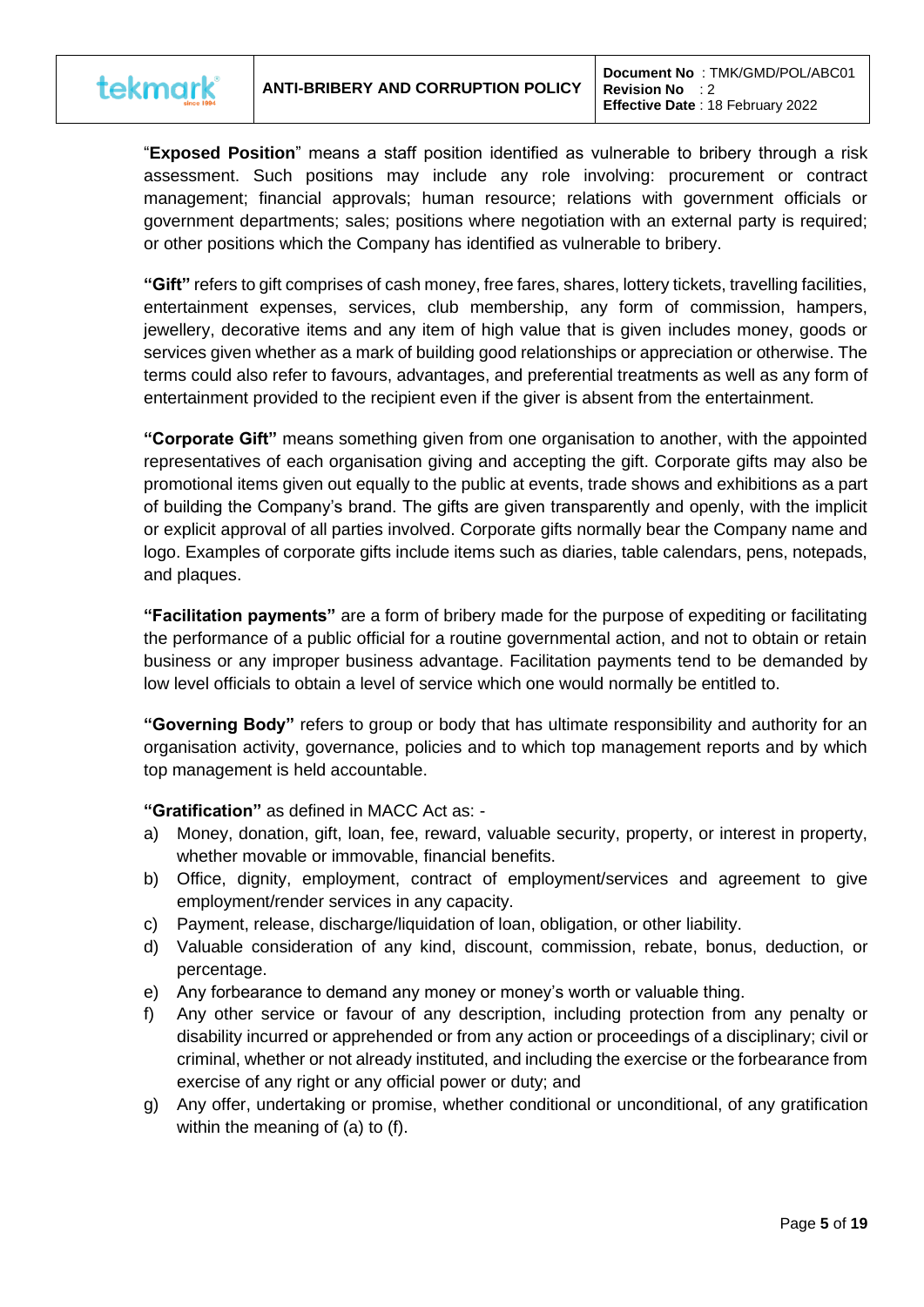

**"Hospitality"** means the considerate care of guests, which may include refreshments, accommodation and entertainment at a restaurant, hotel, club, resort, convention, concert, sporting event or other venue such as Company offices, with or without the personal presence of the host. Provision of travel may also be included, as may other services such as provision of guides, attendants, and escorts; use of facilities such as a spa, golf course or ski resort with equipment included.

**"Non**-**Compliance"** refers to non-fulfilment of a requirement set by TMK, laws and regulations.

**"Red Flags"** refer to an action to raise his/her concern on suspicious events/transactions at established reporting channel.

## **4.0 ANTI-BRIBERY AND CORRUPTION POLICY STATEMENT**

Our Group Managing Director demonstrates his leadership and commitment through the following policy statement:

"We aim to conduct our business ethically with full commitment to uphold good corporate governance, integrity and zero tolerance against any form of Bribery and Corruption. All our stakeholders shall promote and embrace the values of **H**onesty, **E**ager Accountability, **R**espect and **O**wnership **(H.E.R.O)** to adhere to Malaysian Anti-Corruption Commission Act 2009 including its amendments. We prohibit Bribery and Corruption at any forms of our business activities with regards to our local practices, cultures, customs and competitive conditions to all our employees, customers, external providers and interested parties. We are fully committed to comply with the MACC Act 2009 enforcement in meeting and exceeding customer and other interested parties needs and expectations for continual improvements."

# **5.0 ORGANISATIONAL ROLES, RESPONSIBILITIES AND AUTHORITIES**

# **5.1 ROLES AND RESPONSIBILITIES**

- **5.1.1** All TMK personnel (including its directors and personnel of its controlled organisations) are required to carry out those responsibilities and obligations relating to the Company's anti-bribery and corruption stance, alongside those already in existence, which includes the following:
	- a) Be familiar with applicable requirements and directives of the policy and communicate them to subordinates.
	- b) Promptly record all transactions and payments in TMK's books and records accurately and with reasonable detail.
	- c) Ask the Head, Corporate Services if any questions about this policy arise or if there is a lack of clarity about the required action in a situation.
	- d) Always raise suspicious transactions and other "red flags" (indicators of bribery or corruption) to immediate superiors for guidance in the next course of action.
	- e) Be alert to indications or evidence of possible violations of this policy.
	- f) Promptly report violations or suspected violations through appropriate channels.
	- g) Attend required anti-bribery and corruption training as required according to position not misuse their position or TMK's name for personal advantage.
- **5.1.2** When dealing with business associates, all TMK personnel shall not:
	- a) Express unexplained or unjustifiable preference for certain parties
	- b) Make any attempt at dishonestly influencing their decisions by offering, promising or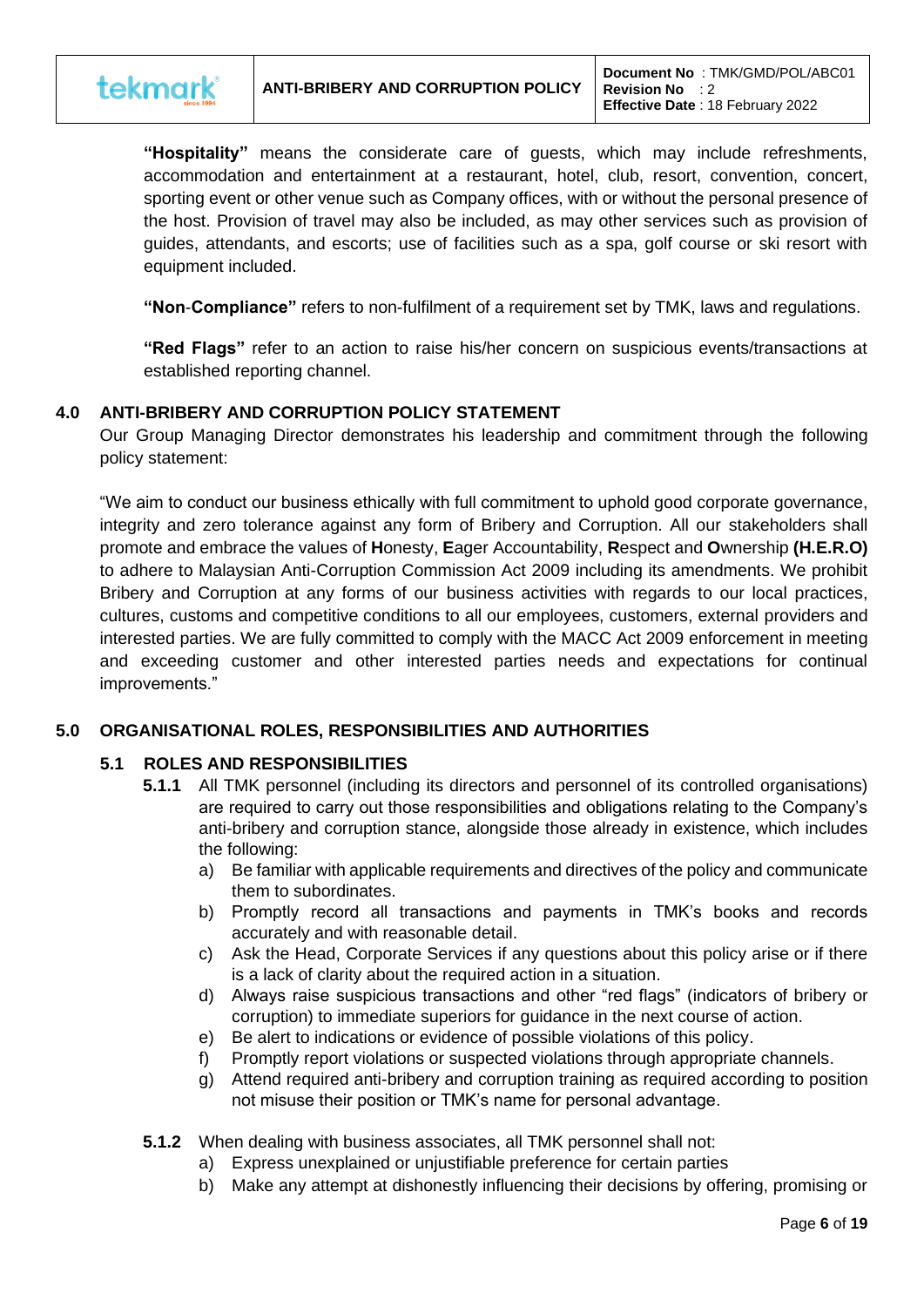

conferring advantage

- c) Exert improper influence to obtain benefits from them
- d) Directly or indirectly offer or make promise or corrupt payments, in cash or in kind for a specific favour or improper advantage from them
- **5.1.3** During an active or anticipated procuring or tender exercise, personnel participating in the exercise in any way whatsoever, shall not:
	- a) Receive gifts or hospitality or any kind from any external party participating, planning to participate, or expected to participate, in the procurement or tender exercise
	- b) Provide anything other than a corporate gift and token hospitality to any external/third party related to the exercise.
	- c) Be involved in any discussions regarding business or employment opportunities, for personal benefit or for the benefit of a business associate
	- d) Abuse the decision-making and other delegated powers given by the top management
	- e) Bypass normal procurement or tender process and procedure
- **5.1.4** When dealing with external parties in a position to make a decision to TMK's benefit (such as a Government official or client). TMK personnel shall not:
	- a) Offer, promise, or make any attempt at dishonestly influencing the person's decision by directly or indirectly offer or make promise of corrupt payments, in cash or in kind
	- b) Be involved in any discussions regarding business or employment opportunities, for their own personal benefit or for the benefit of the external party
	- c) Otherwise abuse the decision-making and other delegated powers given by the top management, in order to illicitly secure an outcome which would be to the commercial advantage to themselves and/or the Company
	- d) Exert improper influence to obtain personal benefits from them.
- **5.1.5** TMK's managers have a responsibility to ensure that the requirements are applied and complied with within their department or function and to monitor compliance with the policy. They also must ensure that subordinates in "Exposed Positions" attend the relevant training.

## **5.2 CORPORATE GOVERNANCE AND COMPLIANCE**

TMK has assigned our Head, Corporate Services to undertake the functions, responsibility and authority to:

- a) Overseeing the design and implementation of ABC System;
- b) Providing advice and guidance to personnel on the ABC system issues relating to bribery and corruption;
- c) Ensuring that the ABC system conform to set by policies and procedures;
- d) Reporting the performance of the ABC system to Group Managing Director regularly and;
- e) Response to any queries raised by internal and external parties related to ABC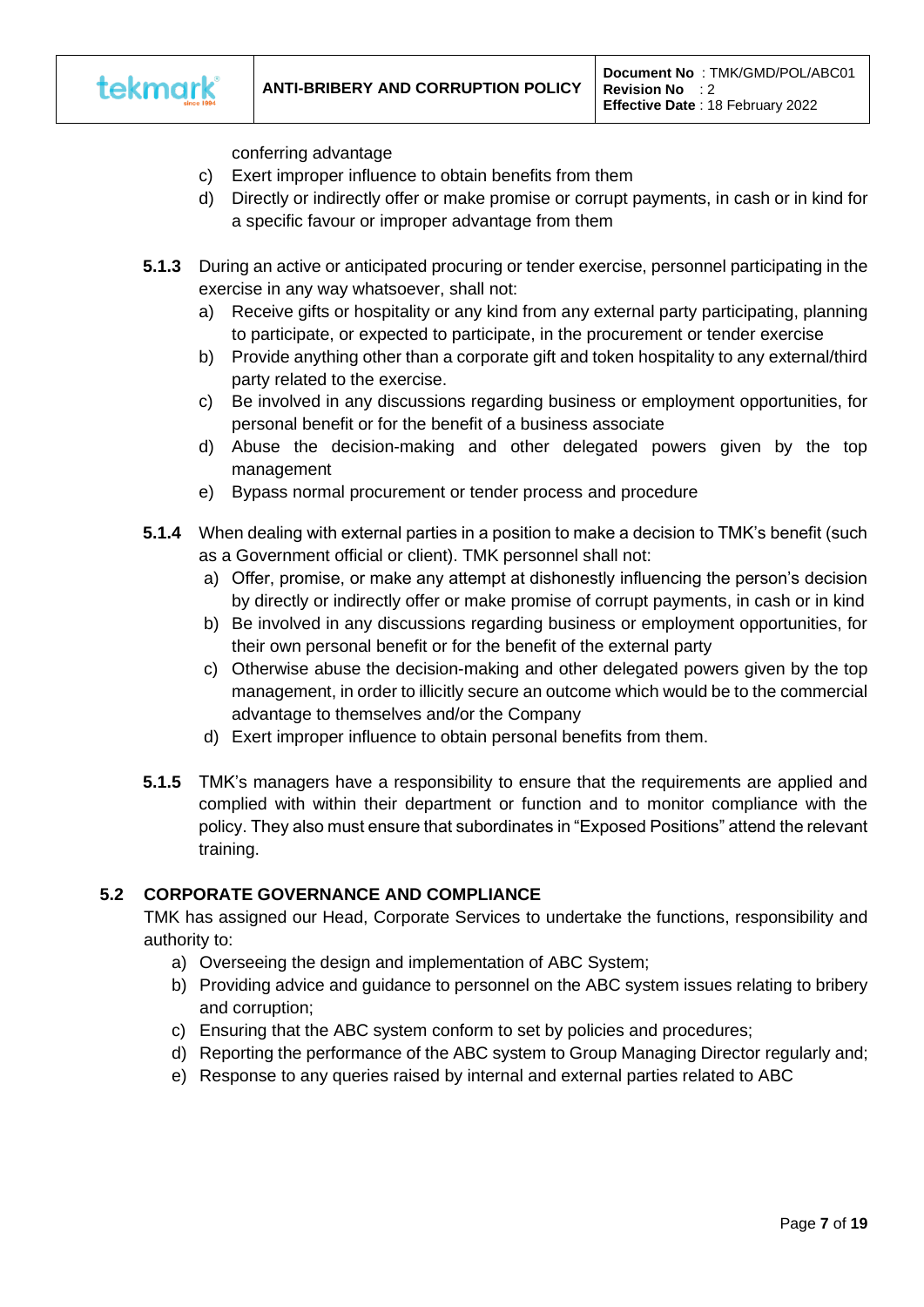# **6.0 ANTI-BRIBERY AND CORRUPTION RISK ASSESSMENT**

- **6.1** TMK has established the Enterprise Risk Management Framework based on Committee of Sponsoring Organizations of the Treadway Commission (COSO) model where it's been recognised internationally.
- **6.2** TMK has determined the risks and opportunities that need to be addressed within its given context to provide assurance that ABC System can achieve its intended outcomes, to prevent or reduce undesired effects, and to achieve continual improvement.
- **6.3** The Group Managing Director has decided that Exco members to undertake the following objectives:
	- a) To identify potential risks and opportunities from internal and external sources.
	- b) To identify the risk score and confirm on the risk priority number.
	- c) To plan for mitigation actions.
	- d) To review the risk, mitigation actions and its effectiveness.
- **6.4** Internal Auditors play an independent role in reviewing the adequacy and integrity of the internal control system of the Group and reporting to the Executive Director.

#### **7.0 RESOURCES**

tekmark

#### **7.1 EMPLOYMENT PROCESS**

- **7.1.1** TMK has established the policy and procedure in recruiting employee and offer job opportunities to employees in fair competition-based on skills, competencies and attitude.
- **7.1.2** TMK recognizes the value of integrity in its Personnel and Business Associates. TMK's recruitment, training, performance evaluation, remuneration, recognition, and promotion for all TMKs Personnel, including management, shall be designed and regularly updated to recognize integrity.
- **7.1.3** In line with this, due diligence should be conducted to ensure that the potential Personnel has not been convicted in any bribery or corruption cases locally or internationally. More detailed background checks should be taken when hiring Personnel that would be responsible in management positions, as they would be tasked with decision making obligations.
- **7.1.4** TMK does not offer employment to prospective Personnel in return for their having improperly favored TMK in a previous role.
- **7.1.5** New and existing employees who offered or accepted by TMK's as personnel on board shall certify in writing that they have read, understood, and shall abide the ABC Policy, applicable laws and requirements by signing the Employee - ABC Declaration Form.
- **7.1.6** A copy of this declaration shall be returned by employees and retained by HRD for the duration of the Personnel's employment. A sample declaration can be found in the Appendix 1 of this Policy. The Group Managing Director or any personnel appointed by Group Managing Director reserves the right to request information regarding an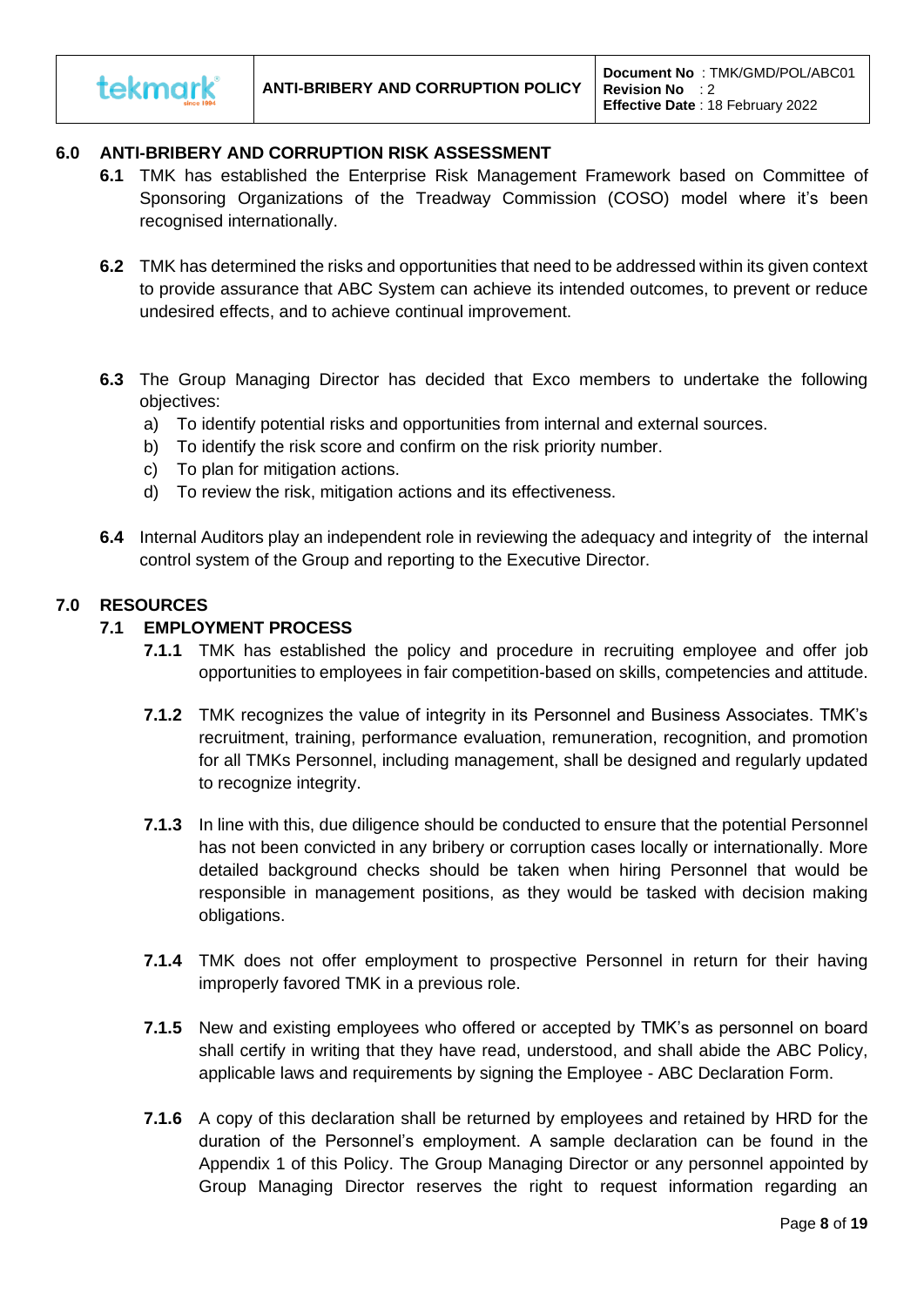

employee's assets if the person is implicated in any Bribery and Corruption related accusation or incident.

## **7.2 AWARENESS AND TRAINING**

 Awareness and training session of this ABC Policy shall be conducted regularly and it is mandatory, and attendance is compulsory for all directors, officers, employees and external providers. Training on this ABC Policy forms part of the orientation process for all new employees. Thereafter all existing directors, officers, employees, business associates and external providers are required to attend regularly on how to execute and adhere to this policy.

## **7.3 COMMUNICATION**

The communication medium such as website, email, correspondence, campaign poster had created to ensure TMK's achieve zero tolerance stance on bribery and corruption. This ABC Policy must be shared, communicated and understood to all parties internal and external of all TMK's business relationship with them. The policy statement is available on TMK's website at [www.tekmarkgroup.com](http://www.tekmarkgroup.com/) for public view. Internally, TMK has created staff portal as a platform for employees to refer the policies and procedures of TMK.

# **7.4 PERFORMANCE AND PROMOTION**

- **7.4.1** TMK had established policy in promoting our talented employees in fairly and unbiased manner.
- **7.4.2** TMK had established performance management system in reviewing performance bonuses with incentive elements to enhance control and prevention towards bribery and corruption among our employees.

## **8.0 OPERATION PLANNING AND CONTROL**

## **8.1 RECOGNITION OF LOCAL AND INTERNATIONAL LEGISLATION**

- **8.1.1** TMK is committed to conducting its business ethically and in compliance with all applicable laws and regulations in the countries where it does business.
- **8.1.2** These laws include but are not limited to the:
	- a) Malaysian Penal Code (revised 1977) and its amendments
	- b) Malaysian Anti-Corruption Commission Act 2009 and its amendments
	- c) Companies Act 2016,
	- d) US Foreign Corrupt Practices Act 1977 (amended 1998),
	- e) Anti-Money Laundering and Anti-Terrorism Financing Act and the UK Bribery Act 2010.
	- f) Whistle-blower Protection Act 2010
	- g) Competition Act 2010
	- h) Company Act 1965, 19773, 2016
- **8.1.3** These laws prohibit bribery and acts of corruption, and mandate that companies establish and maintain accurate books and records and sufficient internal controls. In cases where there is a conflict between mandatory laws and the principles contained in this and other policies, the law shall prevail.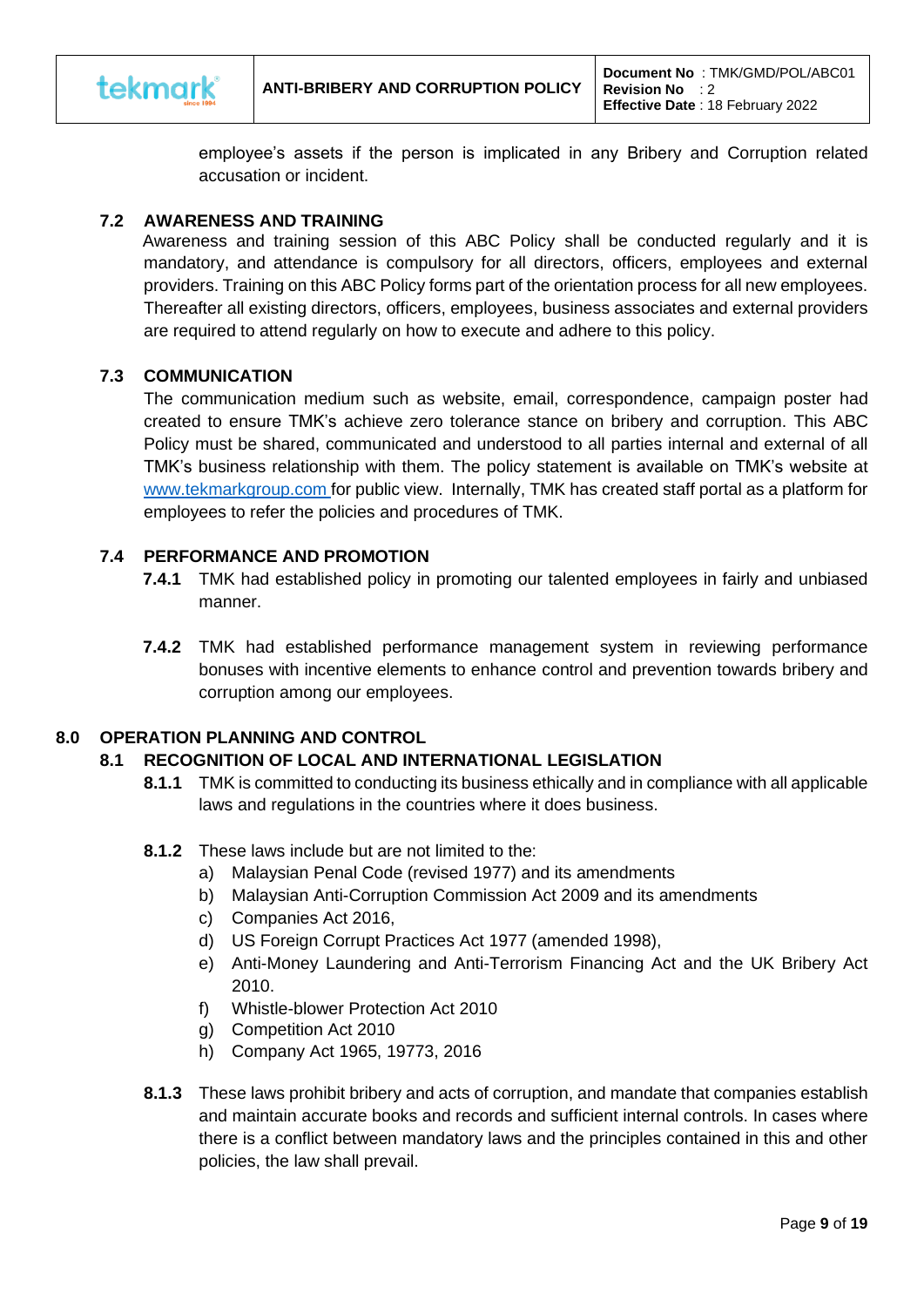

# **8.2 CODE OF CONDUCTS AND ETHICS**

TMK's employees, business associates, external providers and interested parties shall adhere to code of ethics and conduct policy, conducting business ethically by promoting transparency. All external providers to nominate the representative from top management or any personnel authorised by the company to shall sign-off the declaration form at Appendix 2.

## **8.3 GIFT, HOSPITALITY, ENTERTAIMENTS, DONATIONS AND SPONSORSHIP**

## **8.3.1 NO GIFT POLICY**

- 8.3.1.1 TMK have established "No Gift Policy" and all employees are prohibited from receiving and giving any benefits in the form of gifts, entertainment, hospitality and travel expenses as defined in Malaysia Anti-Corruption Commission from/to external parties.
- 8.3.1.2 The communication on "No Gift Policy" will be delivered to internal and external parties regularly to enhance our compliance level towards the MACC Act 2009 requirements and other applicable laws.
- 8.3.1.3 However, for those unattended/insisted to receive gifts, the receiving employee must communicate to corporate governance and compliance department and handover the gifts to the Head, Corporate Services. Executive Director will then determine the treatment of gifts as to whether to:
	- a) Donate the gift to charity organization; or
	- b) Return the gift to the donor
- 8.3.1.4 In the event where employee required to deliver gifts which is limited on criterias mentioned in SOP – Handling Gifts, Donations and Sponsorship, the employee shall complete Request for Handover Gift form with justification and verification from Business Unit Head before submit to Head, Corporate Services.

# **8.3.2 HOSPITALITY AND ENTERTAINTMENT**

- 8.3.2.1 Our personnel must not directly or indirectly provide or offer to provide hospitality and entertainment with a view to cause undue influence or in exchange for favours or advantages such acts are considered corruption.
- 8.3.2.2 Our personnel shall void providing and receiving hospitality or/and entertainment. TMK equally uphold the safety of all employees as priority. In the event that an Employee's safety is at stake, a facilitation payment to protect the employee is permitted if:
	- a) That is the immediate available recourse to protect the safety of the Employee;
	- b) The event is communicated to Head, Corporate Services to obtain Executive Director's approval; or, payment under the state of emergency had been undertaken, after which the Executive Director's approval must be retrospectively obtained as soon as possible.
	- c) The event is being subjected to be investigated to avoid recurrence.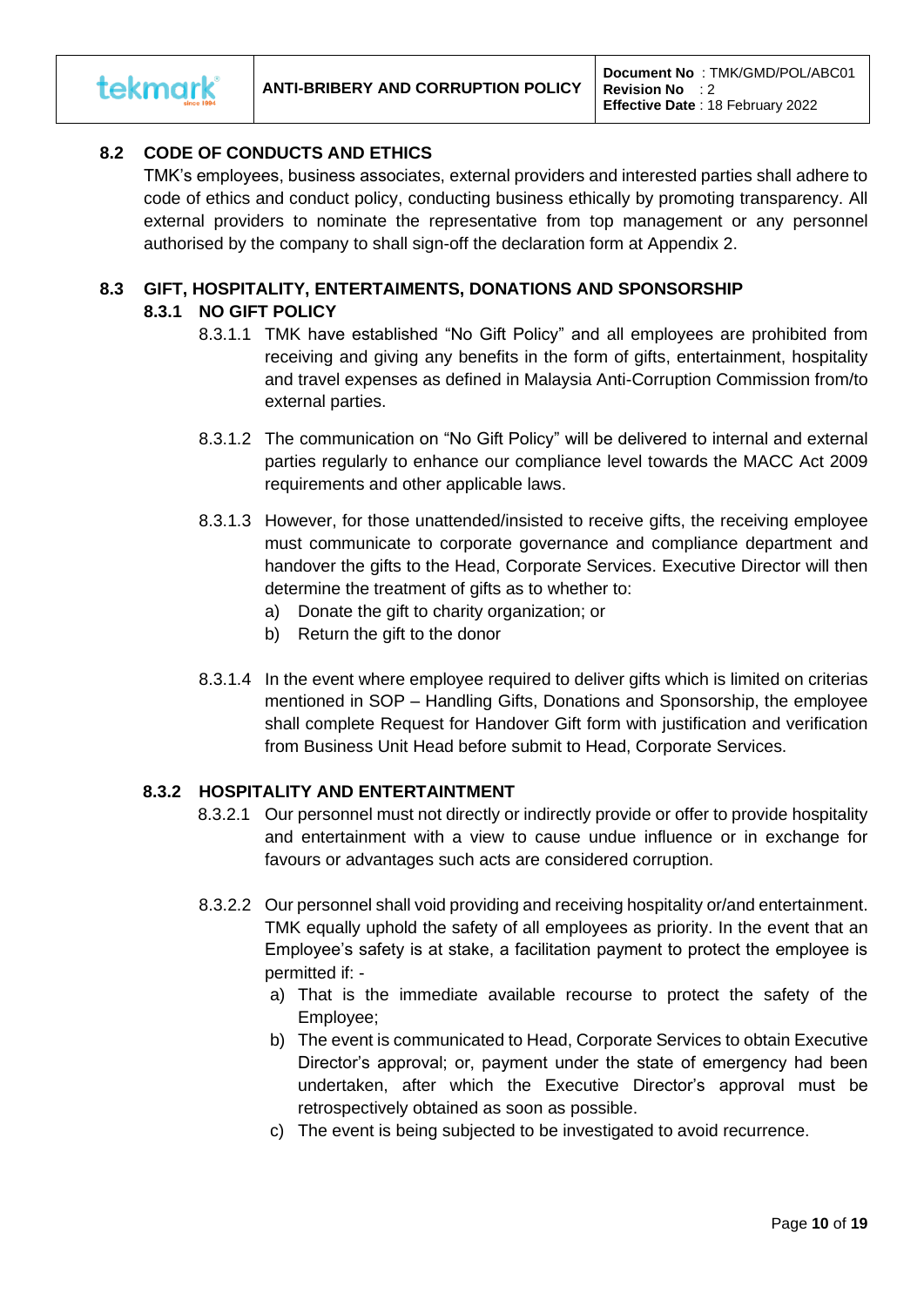

# **8.3.3 DONATION AND SPONSORSHIP**

- 8.3.3.1 All donation and sponsorship request of any amount shall be directed to Head, Corporate Services in official manner.
- 8.3.3.2 Review and approval process for donation and sponsorship request shall be from the following criteria:
	- a) Collaboration between companies to boost marketing strategies in positioning our product and services in the market
	- b) Disaster relief
	- c) Needy and surviving group
	- d) TMK's financial condition / positive cashflow
- 8.3.3.3 The approval is discretion of Executive Director based on the clause 8.3.3.2
- 8.3.3.4 All donations and sponsorship related to political parties, public officers and related groups were not allowed.
- 8.3.3.5 All donations and sponsorship shall follow the following principle:
	- a) Be objective and should not be based solely on personal preference of the company's directors, officers, and employees.
	- b) Conduct due diligence, especially pertaining to the public activity and background of potential beneficiaries.
	- c) In any instance of charitable giving there must be an accurate receipt or letter of acknowledgement for any donation.

## **8.4 CONFLICT OF INTEREST**

- **8.4.1** A Conflict of Interest may arise in a situation where an individual is in a position to take advantage of his/her role in TMK for his/her personal benefit, including the benefit of his/her family and/or friends and/or company. This would undermine the duties of good faith, fidelity, diligence, and integrity as expected by TMK from its Personnel in the performance of the Personnel's duties and obligations.
- **8.4.2** All Personnel should avoid situations in which personal interest could conflict with their professional obligations or duties. Personnel must not use their position, official working hours, company's resources and assets, or information available to them for personal gain or to the company's disadvantage.
- **8.4.3** In situations where a conflict does occur, Personnel are required to declare the matter as per the Employees Handbook.

## **8.5 FACILITATION OF PAYMENT AND KICKBACK**

- **8.5.1** TMK prohibits facilitation payments and if any employees are in doubt about the legitimacy of a payment that you are requested to make, kindly seek advice from the Head, Corporate Services.
- **8.5.2** If personnel are asked to make a payment on TMK's behalf, they should always be mindful of what the payment is for and whether the amount requested is proportionate to the goods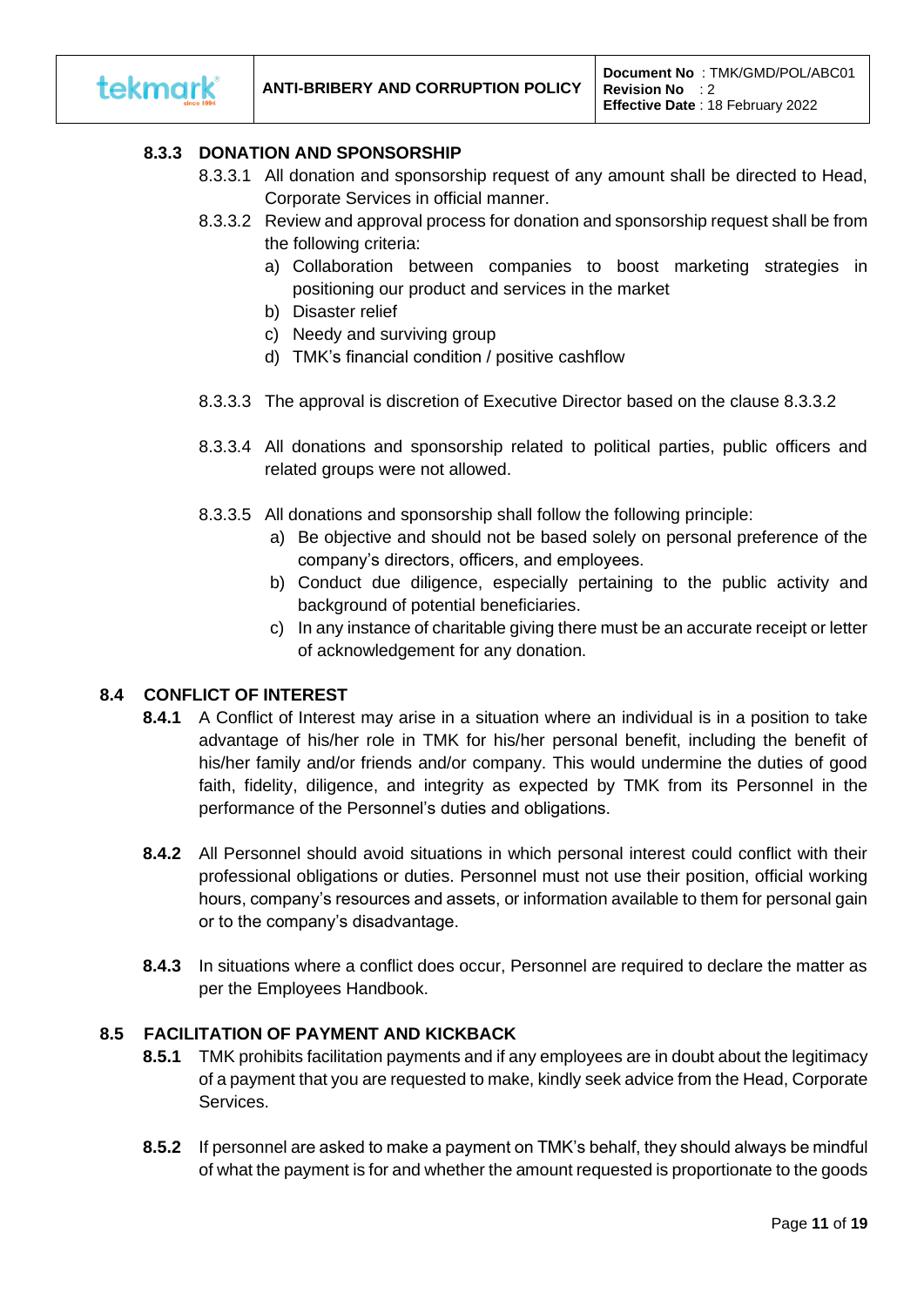

or services provided. The personnel should always ask for a receipt which details the reason for the payment.

- **8.5.3** TMK do not allow any payment or other provision made personally to an individual's account who have control of process or decision.
- **8.5.4** TMK equally uphold the safety of all employees as priority. In the event that an Employee's safety is at stake, a facilitation payment to protect the employee is permitted if:
	- a) that is the immediate available recourse to protect the safety of the Employee;
	- b) the event is communicated to Head, Corporate Services to obtain Executive Director's approval; or, payment under the state of emergency had been undertaken, after which the Executive Director's approval must be retrospectively obtained as soon as possible.
	- c) The event is being subjected to be investigated to avoid recurrence.
- **8.5.5** The Head of Finance of the Company shall investigate the event and ensure that such payments are correctly recorded in the Company's accounts, If appropriate, or if required by law, the Company will report the payment to the relevant authorities.

## **8.6 FINANCIAL AND NON-FINANCIAL CONTRO**L

- **8.6.1** TMK adopts a clear separation of duties for all jobs functions either it is financially or nonfinancially related. For jobs related to non-financial activities, there must be at least twolayers of verification (i.e. preparer and verifier).
- **8.6.2** For jobs related to financial activities, TMK had since adopted four-layers of checking which shall comprise of the preparer, reviewer by Business Unit Head, and approver by Finance Manager / Head of Finance, or internal audit verification. Further, for financial activities (such as disbursement, payment, and claim activities), TMK strictly adopts multiple signatories with respective limit of authority policy to further mitigate any corruption risk. These limits are reviewed regularly and approved by Executive Director in accordance with their respective limit of authority, in tandem with the changes in business operations and organisation structure

## **8.7 REPORTING AND INVESTIGATION**

**8.7.1** Any individual Personnel who, in the course of their activities relating to their employment/engagement/appointment with TMK, encounter actual or suspected violations of this Policy are required to report their concerns using the reporting channels via the confidential email address: [whistleblow@tekmarkgroup.com](mailto:whistleblow@tekmarkgroup.com) or send in writing to :-

 The Executive Director Tekmark Group B-G-8, Endah Promenade No 5, Jalan 3/149E, Taman Sri Endah Bandar Baru Sri Petaling, 57000 Kuala Lumpur

Contact No.: [03-9078 3000](https://www.google.com/search?bih=657&biw=1366&hl=en-GB&sxsrf=ALeKk02InF0uFmTYtKw8NAUOXHxaSLSuSw%3A1600309219647&ei=48diX4CcJ_Gd4-EPxpG9kAE&q=tekmark&gs_ssp=eJzj4tFP1zcsNDPKNi7PKzNgtFI1qDA2TE42SbRITTFONDJNMjK2MqgwNElOTUq0SDQyNzBLNjM292IvSc3OTSzKBgArpRIW&oq=tekmar&gs_lcp=CgZwc3ktYWIQARgBMgQIIxAnMgoILhDHARCvARAnMgQIIxAnMgIIADICCAAyCAguEMcBEK8BMgIIADICCAAyAggAMgIIADoKCAAQsQMQgwEQQzoICAAQsQMQgwE6CAguEMcBEKMCOg4ILhCxAxCDARDHARCjAjoECAAQQzoICC4QsQMQgwE6CwguELEDEMcBEKMCOgUIABCxAzoICAAQsQMQkQI6BQgAEJECUPknWPYuYM45aABwAXgAgAH2AYgBsAiSAQUxLjIuM5gBAKABAaoBB2d3cy13aXrAAQE&sclient=psy-ab)

**8.7.2** It is the duty of employees and parties dealing with TMK to report any gratification given, promised, offered, solicited, obtained or accepted or attempted to obtain or accept to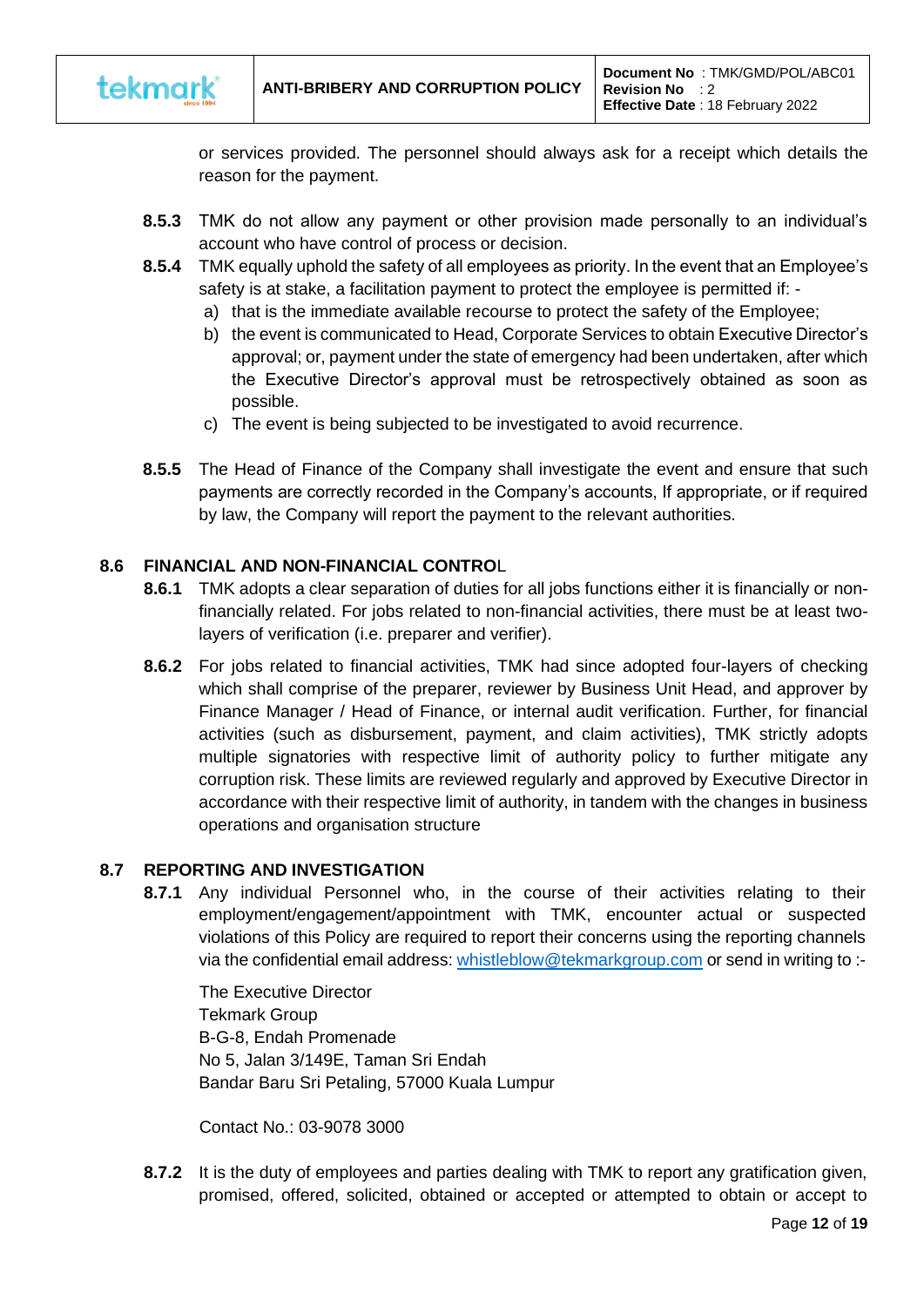

MACC. Failure to report is an offence under **Section 25 Malaysian Anti-Corruption Commission Act 2009.** 

- **8.7.3** You shall provide the following information in your report of actual or suspicions event by stating basic information (5W+1H):
	- a) Who is involved?
	- b) When did it happen?
	- c) Where did it happen?
	- d) What wrong did the perpetrator commit?
	- e) Why did the wrong occur?
	- f) How did the wrong occur?
	- g) Witness or related documents (if any)
- **8.7.4** All whistle-blowing reports received shall be investigated promptly, professionally, fairly and honestly. Findings from the investigations and the follow-up actions taken or to be taken shall be documented and communicated to the whistle-blower.
- **8.7.5** Any whistleblowing report will be treated with utmost confidentiality. No person acting in good faith will suffer adverse consequences to his/her employment or retaliation for reporting or for refusing to engage in prohibited conduct, even if such refusal results in loss of business opportunities to TMK.
- **8.7.6** All TMK personnel should be assured that there will be no retaliation taken against anyone who has, in good faith sought advice regarding any conduct that may be implicated by this Policy,
	- a) has reported a good faith suspicion of a violation of this Policy, or
	- b) refused to participate in any conduct that may violate this Policy.

## **9.0 SYSTEM PERFORMANCE AND EVALUATION**

## **9.1 MONITOR, MEASUREMENT, ANALYSIS AND EVALUATION**

- **9.1.1** TMK shall plan and implement the monitoring, measurement, analysis and evaluation to continuously improve processes to demonstrate the effectiveness of ABC System.
- **9.1.2** The result shall be prepared, presented and communicated by Head, Corporate Services to Executive Director yearly basis.
- **9.1.3** The recommendation for improvement shall be aligned with Malaysian Anti-Corruption Commission Act 2009, Amendment 2018 and other applicable laws.

## **9.2 AUDIT AND COMPLIANCE**

**9.2.1** Our internal and external auditors shall plan and schedule internal audit processes to assess the conformity of ABC System. The audit plan and schedules shall be presented to Executive Director for review and approval on yearly basis.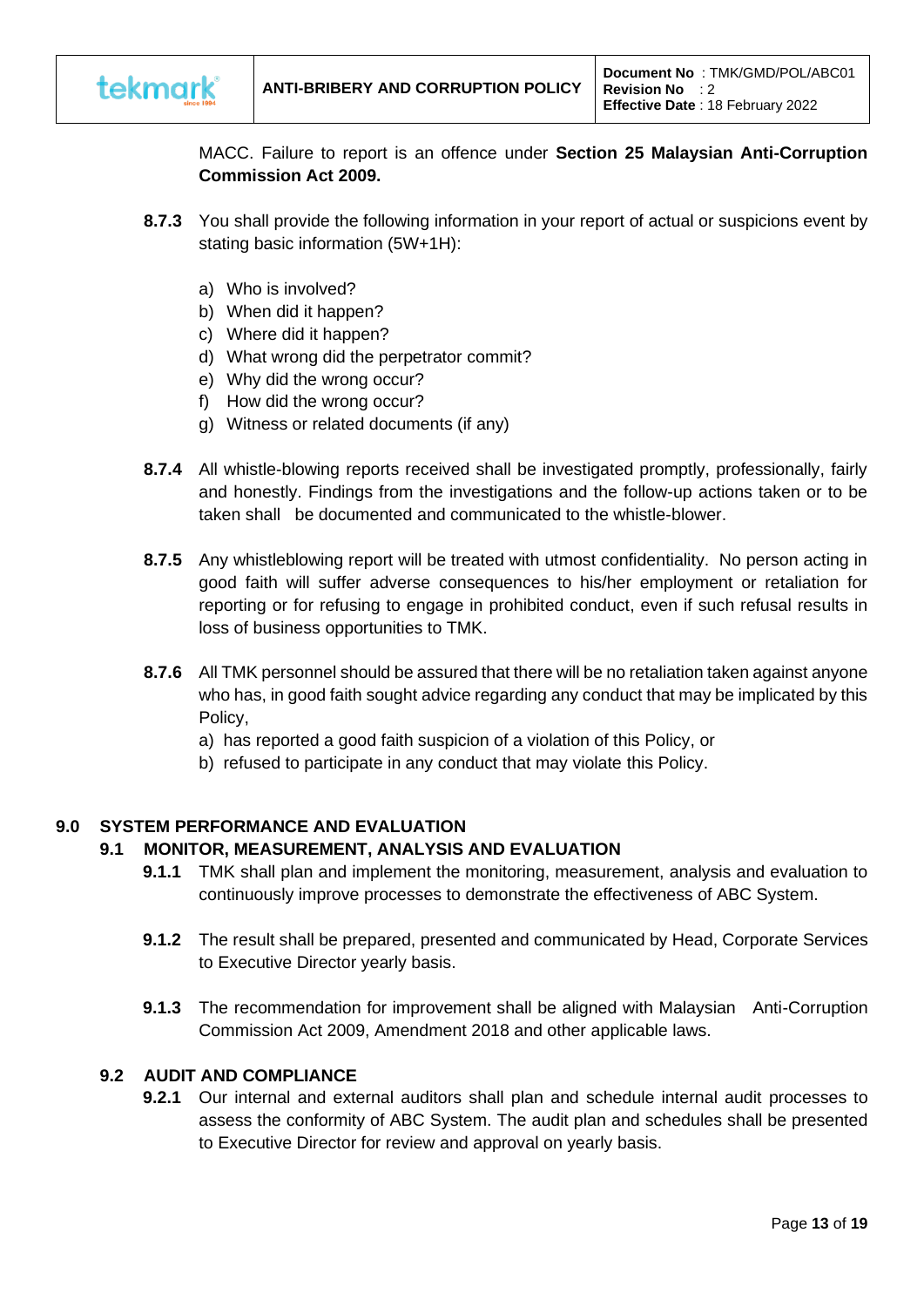

- **9.2.2** The internal audit results are to be compiled and documented for corrective actions and to be reported to Executive Director periodically. The internal audit programme, criteria, scope, frequency and methods shall be defined and communicated at all level of business functions. The audit documentation shall be kept and maintained for reference.
- **9.2.3** TMK to participate with local or international certification body for ISO certification.

## **9.3 GOVERNING BODY REVIEW**

Group Managing Director is to ensure the effectiveness of ABC Management Systems through regular reviews and these responsibilities are delegated to the Exco's member. The report shall be prepared by Head, Corporate Services with Executive Director's approval.

#### **10.0 CONTINUOUS IMPROVEMENT**

- **10.1** TMK Group shall improve on the suitability, adequacy and effectiveness of the ABC system including its policies and procedures with adherence to the Malaysian Anti-Corruption Commission Act 2009, Amendment 2018 by practising the following:
	- a) Promoting the values of integrity, transparency and good governance;
	- b) Prohibit bribery and corruption in any form, whether direct or indirect, at any location and in all business relationships, including with suppliers, contractors, customers and other third parties;
	- c) Internal control system, anti-bribery and corruption program, policies, procedures and applicable laws and regulations to prevent corruption;
	- d) Provide full cooperation with the authorities, regulators and MACC on corruption detection, prevention and enforcement of laws against corruption;
	- e) Conduct business relationship with ethics and compliance at all times; and
	- f) Report any corrupt practice that occurs in the workplace or related to the Company's affair to the appropriate authority.

## **11.0 RECORD KEEPING**

- **11.1** TMK shall keep the financial records, investigation report, analysis and evaluation document; and have appropriate internal controls in place which will evidence the business reason for any payments made to third party.
- **11.2** All directors, officers and employees must ensure that all expenses relating to gifts, hospitality and entertainment expenses incurred are submitted in accordance with the company's expense policy and record the reason for such expenditure.
- **11.3** All accounts, invoices and records relating to dealing with third parties must be maintained with strict accuracy. No accounts must be kept "off-book" to facilitate or conceal improper payments.

## **12.0 REFERENCES**

- a) Malaysian Anti-Corruption Commission Act 2009, Amendment 2018.
- b) Guideline on Adequate Procedures Pursuant to Subsection (5) Of Section 17a Under the Malaysian Anti-Corruption Commission Act 2009
- c) ISO37001:2018 Anti Bribery Management System
- d) [https://www.sprm.gov.my](https://www.sprm.gov.my/)
- e) Malaysian Code on Corporate Governance (MCCG) 2017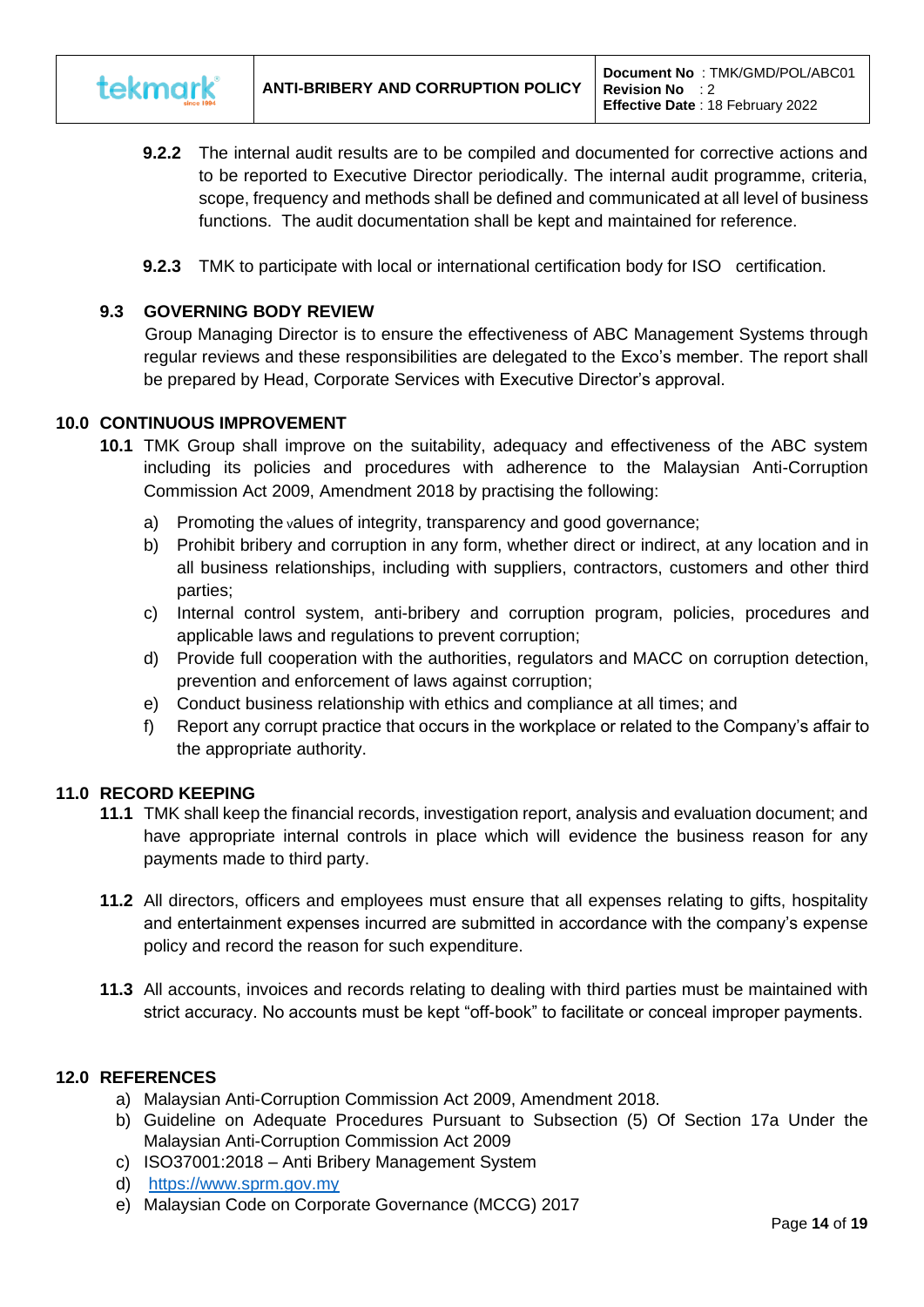

## **13.0 APPENDICES**

- Appendix 1 Employee: Anti-Bribery and Corruption Declaration Form
- Appendix 2 External Provider: Anti-Bribery and Corruption Declaration Form
- Appendix 3 Red Flags
- Appendix 4 TMK's ABC Framework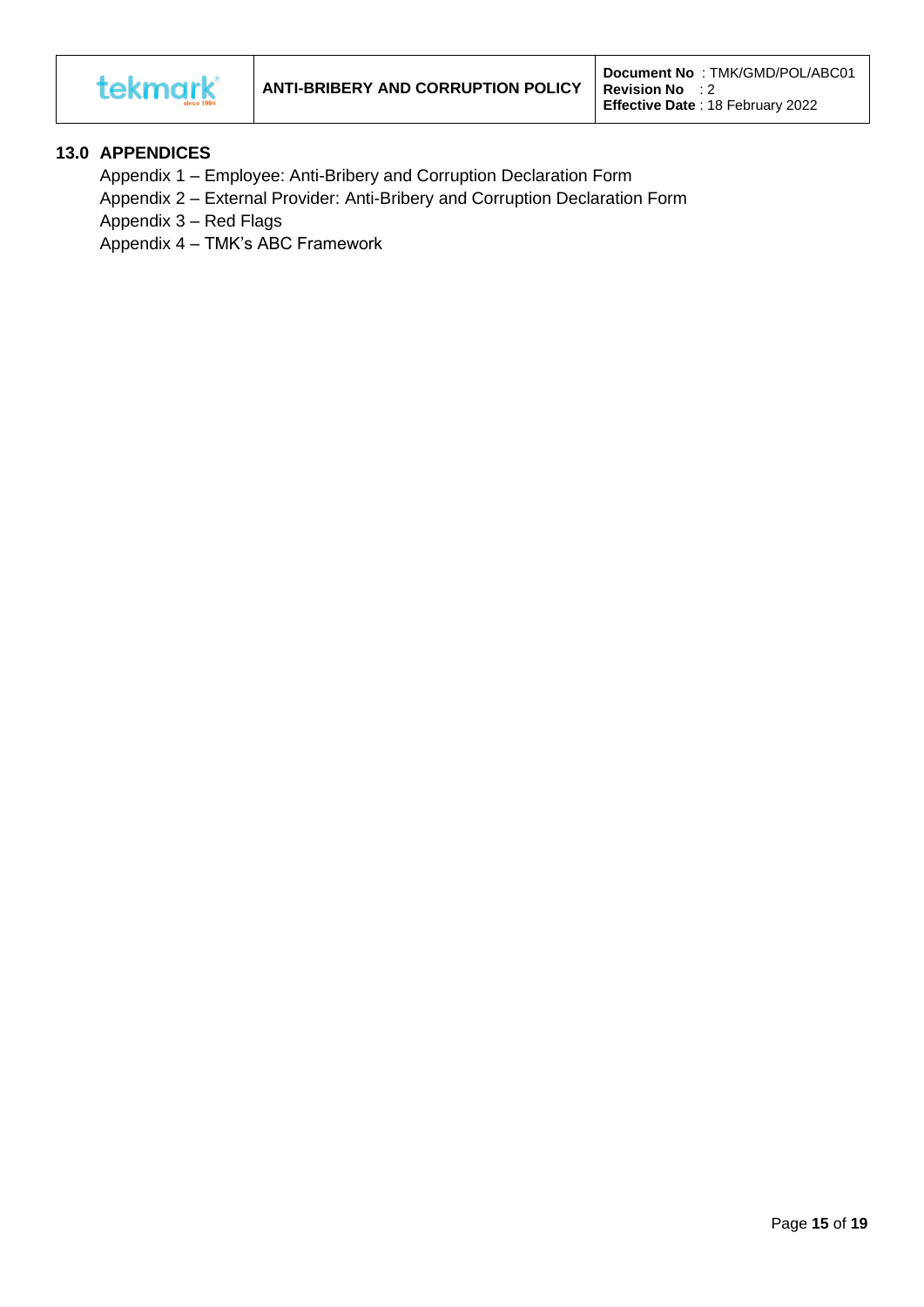

# **Appendix 1 – Employee: Anti-Bribery and Corruption Declaration Form**

ILLETTE STATE STATE STATE STATE STATE STATE STATE STATE STATE STATE STATE STATE STATE STATE STATE STATE STATE STATE STATE STATE STATE STATE STATE STATE STATE STATE STATE STATE STATE STATE STATE STATE STATE STATE STATE STAT No.: \_\_\_\_\_\_\_\_\_\_\_\_\_\_; hereby declare that I have read and understood TMK's Anti-Bribery and Corruption Policy (ABC Policy) and the responsibilities required of me in relation to the said Policy.

I, hereby shall commit and adhere to the principle of Anti Bribery and  $\widehat{C}$ orruption adopted by TMK on the following:

- 1. Promoting values of integrity, transparency and good governance;
- 2. Prohibit bribery and corruption in any form, whether direct or indirect, at any location and in all business relationships, including with our external providers and other third parties;
- 3. Internal control system, anti-bribery and corruption program, policies, procedures and applicable laws and regulations to prevent business from corruption;
- 4. Provide full cooperation with the authorities, regulators and MACC 2009 and in relation to corruption detection, prevention and enforcement of laws against corruption;
- 5. Conduct business relationship with ethics and compliance at all times; and
- 6. Report any corrupt practice that occurs in the workplace or related to the Company's affair to the appropriate a thority.

I hereby accept and agree to full compliance to this Policy and its accompanying policies, rules and regulations which shall be read together and forms part of my employment contract with TMK.

I understand that if I am party to any breach of this Policy then it could be regarded as misconduct and this may result in disciplinary action, up to and including dismissal, in accordance with the Company's Employment Handbook.

By signing the pledge, the employee is fully responsible and liable to any consequence and implication that the company, and/ or the authorities, may takes against non-compliance.

Signature

**Date**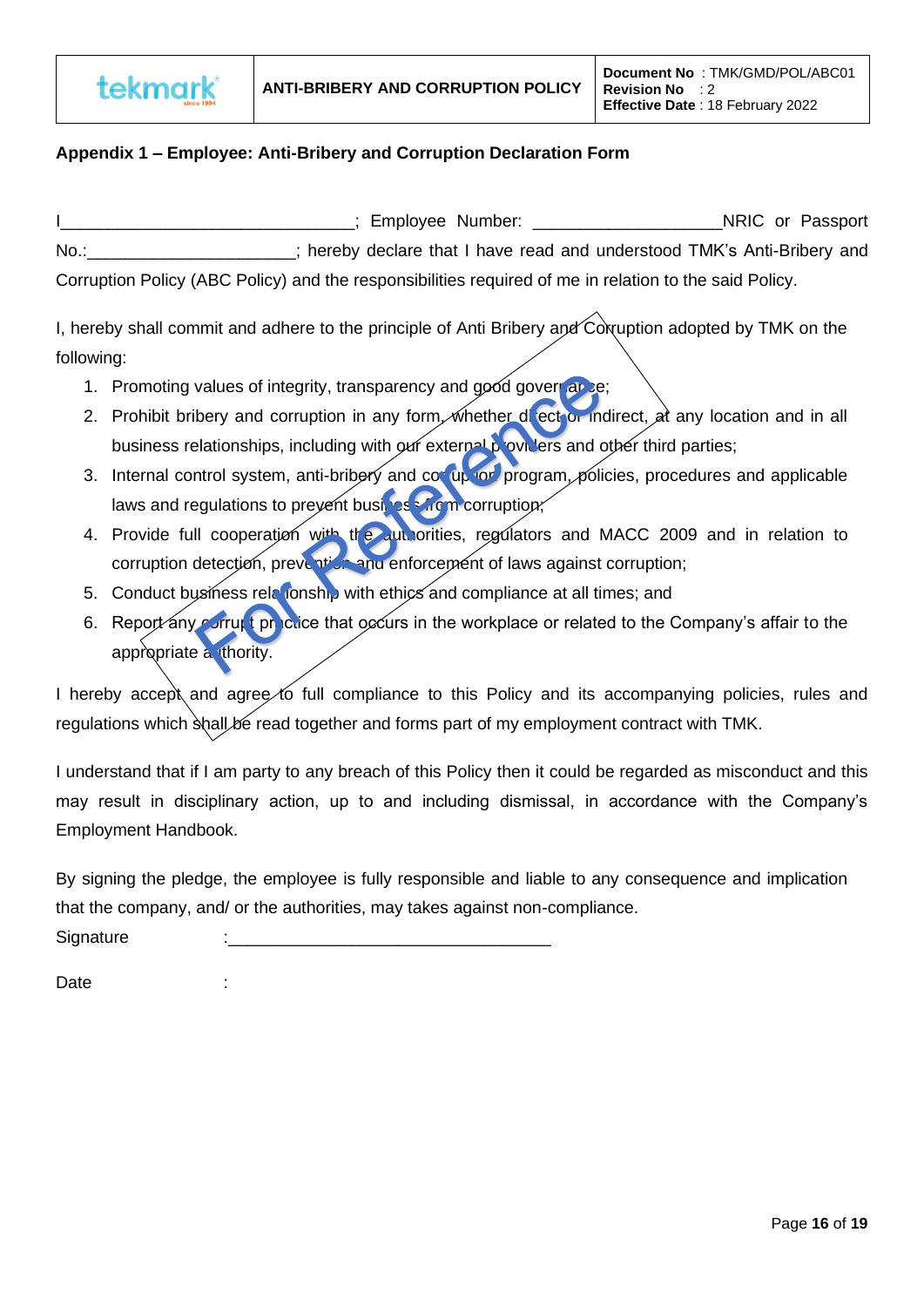

# **Appendix 2 – External Provider: Anti-Bribery and Corruption Declaration Form**

# **(TO)**

**Tekmark Holdings Sdn Bhd** (199601026375), including its subsidiaries company, incorporated Malaysia and Internationally under the Companies Act 1965, B-G-8, Endah Promenade No 5, Taman Sri Endah, Jalan 3/149e, Sri Petaling, 57000 Kuala Lumpur

# **(BY) EXTERNAL PROVIDER**

| Name of Company  | $\sim$ |
|------------------|--------|
| Registration No. |        |
| Address          |        |
|                  |        |

I/We are fully aware that TEKMARK GROUP and its subsidiaries ("TMK") are committed to acting professionally, fairly and with integrity in all its business dealings and relationships wherever it operates to counter bribery and corruption. As such, I/We hereby declare and confirm that I/We have read and viewed the Anti-Bribery and Corruption (ABC) Policy obtained from TMK's website: [www.tekmarkgroup.com](http://www.tekmarkgroup.com/) 

I/We confirm that to our best of knowledge, I/We have not been convicted not are subject to any investigation, inquiry or enforcement proceedings by the relevant authorities of any actual or suspected breach and I/we undertake to report to TMK any actual or suspected breach as soon as reasonably practicable and to the extent permitted by the law immediately upon our knowledge on the same.

I/We declare and confirm that we do not create any false documents and all documents submitted are true and reflect in a transparent way our coor eration with TMK. I/We further declare and confirm that I/We shall not offer, give, solicit or accept any bribe of form of bribe during the course of our engagement or engage in any transaction that coptravene the Malaysian Anti-Corruption Commission Act 2009, any applicable antibribery or anti-corruption **i** gislation, by-laws, rules and regulations ("MACC laws") as may be imposed by the relevant authorities and/c internal policies. In the event that I/We breach of any of the above sections, the TMK and its subsidiaries company reserve the right to immediately investigation and revoke the contract award, or terminate the contract without any liability whatsoever on the part of the TMK and its subsidiaries company to the external providers.

## **COMPANY STAMP**

| Signature         | ٠ |
|-------------------|---|
| Name              | ٠ |
| NRIC/Passport No. | ٠ |
| Position          | ٠ |
| Date              | ٠ |

| <u> Jim / wildon / wildon</u> |  |
|-------------------------------|--|
|                               |  |
|                               |  |
|                               |  |
|                               |  |
|                               |  |
|                               |  |
|                               |  |
|                               |  |
|                               |  |
|                               |  |
|                               |  |
|                               |  |
|                               |  |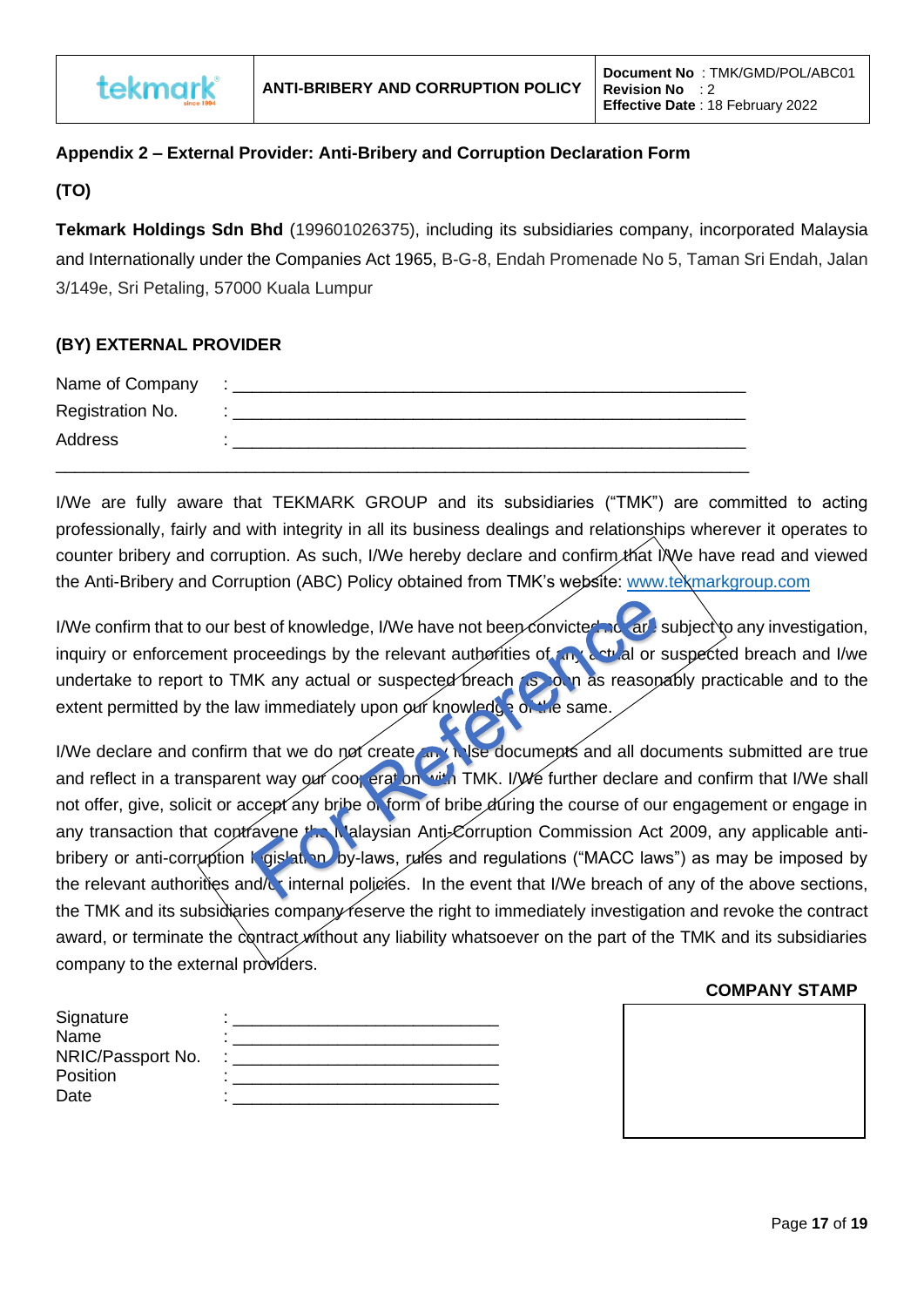

# **Appendix 3 – Red Flags**

These "red flags" must be highlighted to Executive Director for investigation:

- 1. Get promises of cash payments
- 2. Pressure exerted for payments to be made urgently or ahead of schedule
- 3. Payments are being made through a company in country "B" through goods or services are supplied to different company in country "A"
- 4. Abnormally high commission percentage being paid to a particular agency. This may be divided into 2 accounts for the same agent, often in different jurisdictions
- 5. Unsanctioned private meetings with public contractors or companies hoping to tender for contracts
- 6. Lavish gifts being offered
- 7. Individual that never takes time off even if ill. Or during holidays, or insists on dealing with specific contractors him/herself
- 8. Making unexpected or illogical decisions when accepting projects or contracts
- 9. Unusually smooth process if cases where individual does not have the expected level of knowledge or expertise
- 10. Abusing decision process or delegated powers in specific cases
- 11. Agreeing to contracts not favourable to the organisation
- 12. Unexplained preference for certain contractors during tendering period
- 13. Avoidance of independent checks on tendering or contracting processes
- 14. Raising barriers around specific roles or departments which are key in tendering/contracting process
- 15. Bypassing normal procurement process and procedure
- 16. Invoices being agreed more than contract without reasonable cause
- 17. Missing documents or records regarding meetings or decisions
- 18. Company procedures or guidelines not being followed
- 19. The payment of or making funds available for, high value expenses or school fees etc. on behalf of others
- 20. Knowingly dealing with a customer or government official that has personal, business or family relationship with vendor
- 21. A customer or government official recommends or insists on the use of the transaction party.
- 22. Transaction party refuses to agree to anti-corruption contractual terms, uses a shell company or other unorthodox corporate structure, insists on unusual or suspicious contracting procedures, refuses to divulge the identity of its owners, or requests that its agreement be backdated or altered in some way to falsify information
- 23. Transaction party has a poor business reputation or has faced allegations of bribes, kickbacks. Fraud or other wrongdoing or has poor or non-existent third-party references
- 24. Transaction party does not have office, staff, or qualifications adequate to perform the required services
- 25. Expense or payment request is unusual, is not supported by adequate documentation, is unusually large or disproportionate to services to be rendered, does not match the terms of a governing agreement, or involves the use of cash or bearer instrument
- 26. Expense or payment request is described as required to "get the business" or "make the necessary arrangements